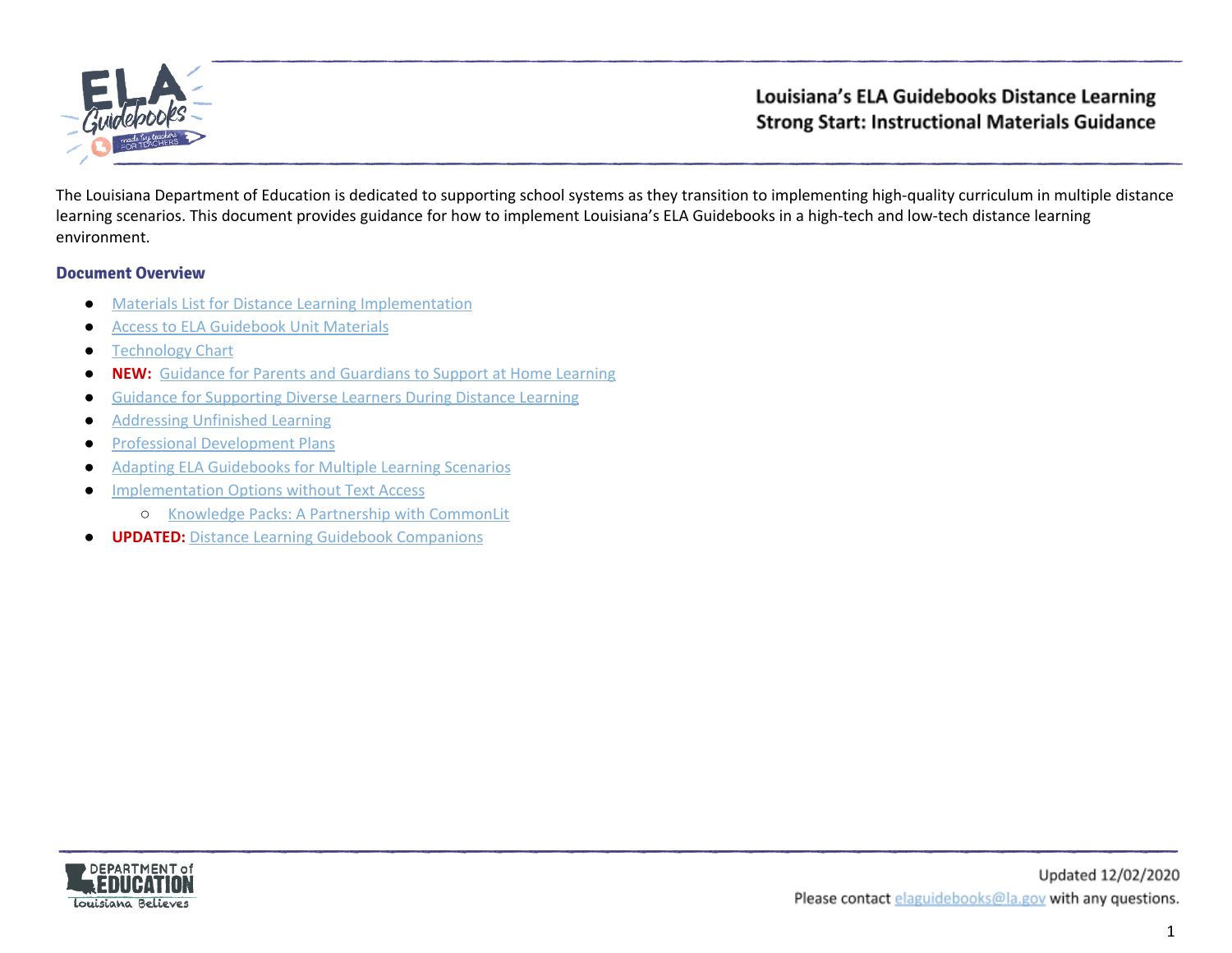

## <span id="page-1-0"></span>**Materials List for Distance Learning Implementation**

# **Instructional Materials Access**

In order for school systems to implement distance learning in any situation, access for ELA Guidebooks unit texts and unit materials must be secured.

| Text Access (same solutions for high- and low- tech) |                                                                                                                                                                                                                                                                                                                                                                                                                                                                                                                                                                                                                                     |  |  |  |
|------------------------------------------------------|-------------------------------------------------------------------------------------------------------------------------------------------------------------------------------------------------------------------------------------------------------------------------------------------------------------------------------------------------------------------------------------------------------------------------------------------------------------------------------------------------------------------------------------------------------------------------------------------------------------------------------------|--|--|--|
|                                                      | High-Tech and Low-Tech Solutions                                                                                                                                                                                                                                                                                                                                                                                                                                                                                                                                                                                                    |  |  |  |
| $\circ$<br>$\circ$<br>$\circ$                        | <b>Novels can be secured through American Reading Company.</b><br>Texts required to implement distance learning options are marked with orange house icons. School systems should secure a copy of those<br>texts for each student.<br>Texts recommended to support distance learning are marked with blue reader icons. School systems looking to incorporate unit related<br>independent reading (IR) novels to make hybrid learning more flexible should secure a copy of those texts for each student as well.<br>Unit Readers can be secured through XanEdu.<br>A copy of each Unit Reader should be secured for each student. |  |  |  |
|                                                      | <b>Digital Text Availability</b>                                                                                                                                                                                                                                                                                                                                                                                                                                                                                                                                                                                                    |  |  |  |
|                                                      | The Department realizes that many school systems have an interest in digital text solutions as they transition to one-to-one models of instruction. While no<br>singular solution for digital access is available, many of the unit texts are available in digital format through some widely-used digital platforms.                                                                                                                                                                                                                                                                                                               |  |  |  |
| <b>Novels</b><br>$\bullet$                           |                                                                                                                                                                                                                                                                                                                                                                                                                                                                                                                                                                                                                                     |  |  |  |
| $\circ$                                              | To assist school systems that are interested in supporting distance learning with digital text access, the Department gathered information on<br>digital availability. Please note that this is not a list of free resources. Systems will need to create student accounts or user license<br>agreements to access content from publishers.                                                                                                                                                                                                                                                                                         |  |  |  |
|                                                      | <b>Unit Readers</b>                                                                                                                                                                                                                                                                                                                                                                                                                                                                                                                                                                                                                 |  |  |  |
| $\circ$                                              | XanEdu is exploring options to provide digital unit readers in future years, but the availability of this product will rely on individual publishers<br>agreeing to provide digital access to their copyrighted texts.                                                                                                                                                                                                                                                                                                                                                                                                              |  |  |  |

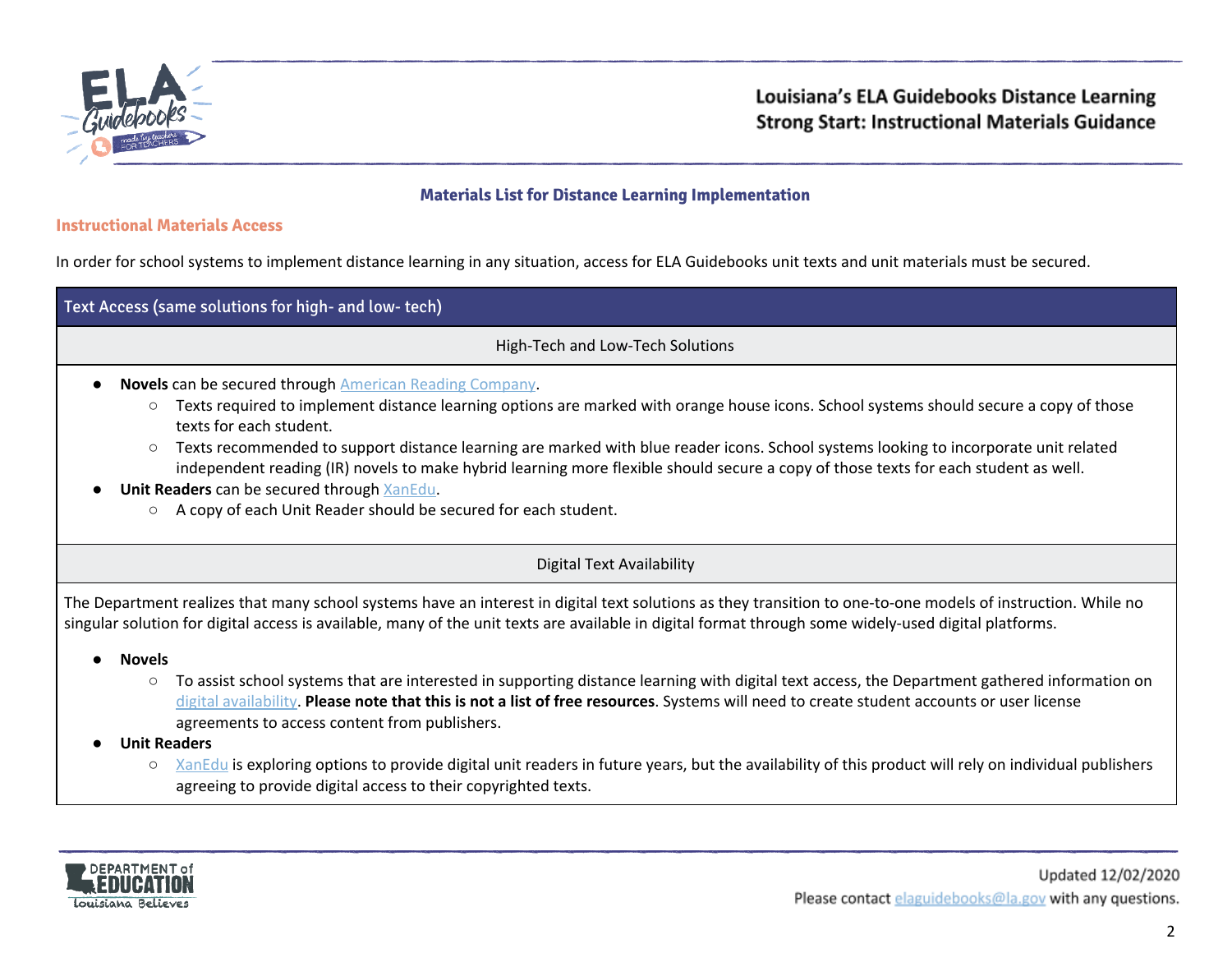

| Unit Materials (options vary for high- and low- tech)                                                                                                                                                                                                                                                                                                                                                                                                                                                                                                                                                                                                                                                                                                                                                                                                                                                                                                                                                                                                                                                                                                                                                                                                                                                                              |                                                                                                                                                                                                                                                                                                                                                                                                                                                                                                                                                                                                                                                                                                                                                                                                                                                                                                                                                                                                                                                                                                                                                                                                                                                                                                                      |  |  |  |
|------------------------------------------------------------------------------------------------------------------------------------------------------------------------------------------------------------------------------------------------------------------------------------------------------------------------------------------------------------------------------------------------------------------------------------------------------------------------------------------------------------------------------------------------------------------------------------------------------------------------------------------------------------------------------------------------------------------------------------------------------------------------------------------------------------------------------------------------------------------------------------------------------------------------------------------------------------------------------------------------------------------------------------------------------------------------------------------------------------------------------------------------------------------------------------------------------------------------------------------------------------------------------------------------------------------------------------|----------------------------------------------------------------------------------------------------------------------------------------------------------------------------------------------------------------------------------------------------------------------------------------------------------------------------------------------------------------------------------------------------------------------------------------------------------------------------------------------------------------------------------------------------------------------------------------------------------------------------------------------------------------------------------------------------------------------------------------------------------------------------------------------------------------------------------------------------------------------------------------------------------------------------------------------------------------------------------------------------------------------------------------------------------------------------------------------------------------------------------------------------------------------------------------------------------------------------------------------------------------------------------------------------------------------|--|--|--|
| High-Tech: Virtual/Hybrid Option                                                                                                                                                                                                                                                                                                                                                                                                                                                                                                                                                                                                                                                                                                                                                                                                                                                                                                                                                                                                                                                                                                                                                                                                                                                                                                   | Low-Tech: Analog/Print Learning Plan                                                                                                                                                                                                                                                                                                                                                                                                                                                                                                                                                                                                                                                                                                                                                                                                                                                                                                                                                                                                                                                                                                                                                                                                                                                                                 |  |  |  |
| <b>Teaching Slides</b><br>$\bullet$<br>Guidance for converting ELA Guidebooks lessons for virtual<br>instruction is available.<br>Teaching slides can be uploaded to online learning platforms, such as<br>$\circ$<br>Google Classroom, or accessed through Louisiana Curriculum Hub.<br><b>Student Materials Handouts</b><br>These materials are available for download for easy transition to<br>$\circ$<br>online learning platforms or school-based printing.<br>A state contract for these printed materials is available through<br>$\bigcirc$<br>XanEdu.<br>Learning Logs are required. A learning log is a student notebook or an<br>online document students and teachers share.<br>Normal one-subject notebooks or composition notebooks can serve<br>$\circ$<br>this purpose. No state contract exists for this purchasing. School<br>systems will need a plan for procurement.<br>Online file sharing can also serve this purpose.<br>$\bigcirc$<br><b>Extended Learning</b><br>$\bullet$<br><b>Protocols</b> to support Independent Reading (IR) will be provided, if<br>$\circ$<br>schools systems choose to purchase IR add-ons.<br>This option allows flexibility for students to continue exploring ELA<br>$\circ$<br>Guidebook unit topics and themes if schools need to adapt learning<br>for hybrid scenarios. | Distance Learning Guidebook Companions <sup>1</sup><br>Distance Learning Guidebook Companions will be developed for two<br>$\circ$<br>units per grade level in grades 3-8 and one unit per grade level in<br>grades 9-12.<br>The first unit for each grade level was released in July. The additional<br>$\circ$<br>units will be released on a rolling basis in Fall.<br>These materials are available for download for easy transition to<br>online learning platforms or school-based printing.<br>A state contract for these printed materials is available through<br>XanEdu.<br>Grades 9-12 require a student materials packet as well.<br><b>Distance Learning Guidebook Companion Feedback Guides</b><br>These Feedback Guides provide guidance for learning at home as<br>$\circ$<br>well as answers and suggested student supports.<br>These materials are available for download or digital access.<br>$\circ$<br>Digital access is recommended, but these materials are available for<br>$\circ$<br>printing, if school systems would like to provide teachers and/or<br>parents with a hard copy.<br><b>Extended Learning</b><br>Each Distance Learning Guidebook Companion includes days<br>$\circ$<br>reserved for Independent Reading (IR), if schools systems choose to<br>purchase the IR add-ons. |  |  |  |

<sup>&</sup>lt;sup>1</sup> Samples of Distance Learning Guidebooks Companions and Feedback Guides are linked on page 9.

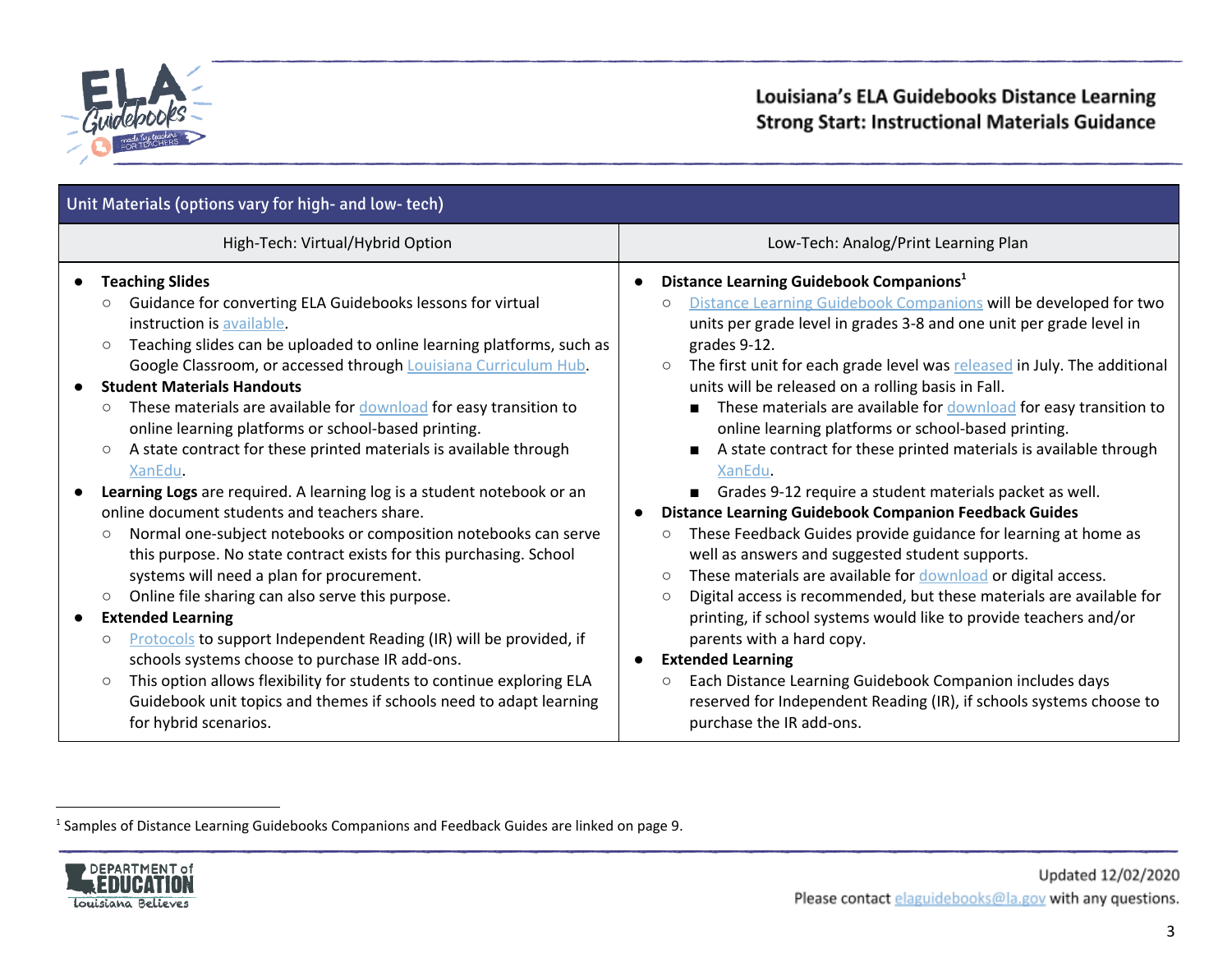

# <span id="page-3-0"></span>**Access to ELA Guidebook Unit Materials**

ELA Guidebook unit materials are available for free via  $LearnZillion<sup>2</sup>$  $LearnZillion<sup>2</sup>$  $LearnZillion<sup>2</sup>$  and *Louisiana [Curriculum](https://louisianacurriculumhub.com/) Hub.*</u>

|                             | ELA Guidebooks 2.0 (2016)                                                                         | ELA Guidebooks 3.0 (2018)                                                                                                                                                                                         | <b>ELA Guidebooks (2020)</b>                                                                                                                         |
|-----------------------------|---------------------------------------------------------------------------------------------------|-------------------------------------------------------------------------------------------------------------------------------------------------------------------------------------------------------------------|------------------------------------------------------------------------------------------------------------------------------------------------------|
| Location                    | Located on LearnZillion via<br>LearnZillion's lesson player platform                              | Located on LearnZillion<br>$\bullet$<br>Downloadable zip files<br><b>NEW: Located on Louisiana</b><br>$\bullet$<br><b>Curriculum Hub</b><br>Downloadable Google folder via<br>$\circ$<br>the bulk downloader tool | Located on Louisiana Curriculum Hub<br>via digital platform                                                                                          |
| Supports                    | Original units and lessons include<br><b>Guiding Questions and Prompts and</b><br>approach guides | Units and lessons include Possible<br>Supports During the Lesson,<br><b>Additional Supports for Diverse</b><br>Learners, and approach guides                                                                      | Units include in-the-moment<br>supports during the lesson,<br>embedded optional activities to<br>support and extend learning, and<br>approach guides |
| Professional<br>Development | <b>Content Leader training</b><br>$\bullet$<br><b>PD Vendor Guide</b><br>$\bullet$                | <b>Content Leader training</b><br><b>PD Vendor Guide</b>                                                                                                                                                          | <b>PD Vendor Guide</b>                                                                                                                               |
| Availability                | Grades 3-12                                                                                       | Grades 3-8                                                                                                                                                                                                        | Grades 9-12                                                                                                                                          |

<sup>&</sup>lt;sup>2</sup> [LearnZillion](https://learnzillion.com/p/guidebooks/) also offers a paid subscription for guidebooks.

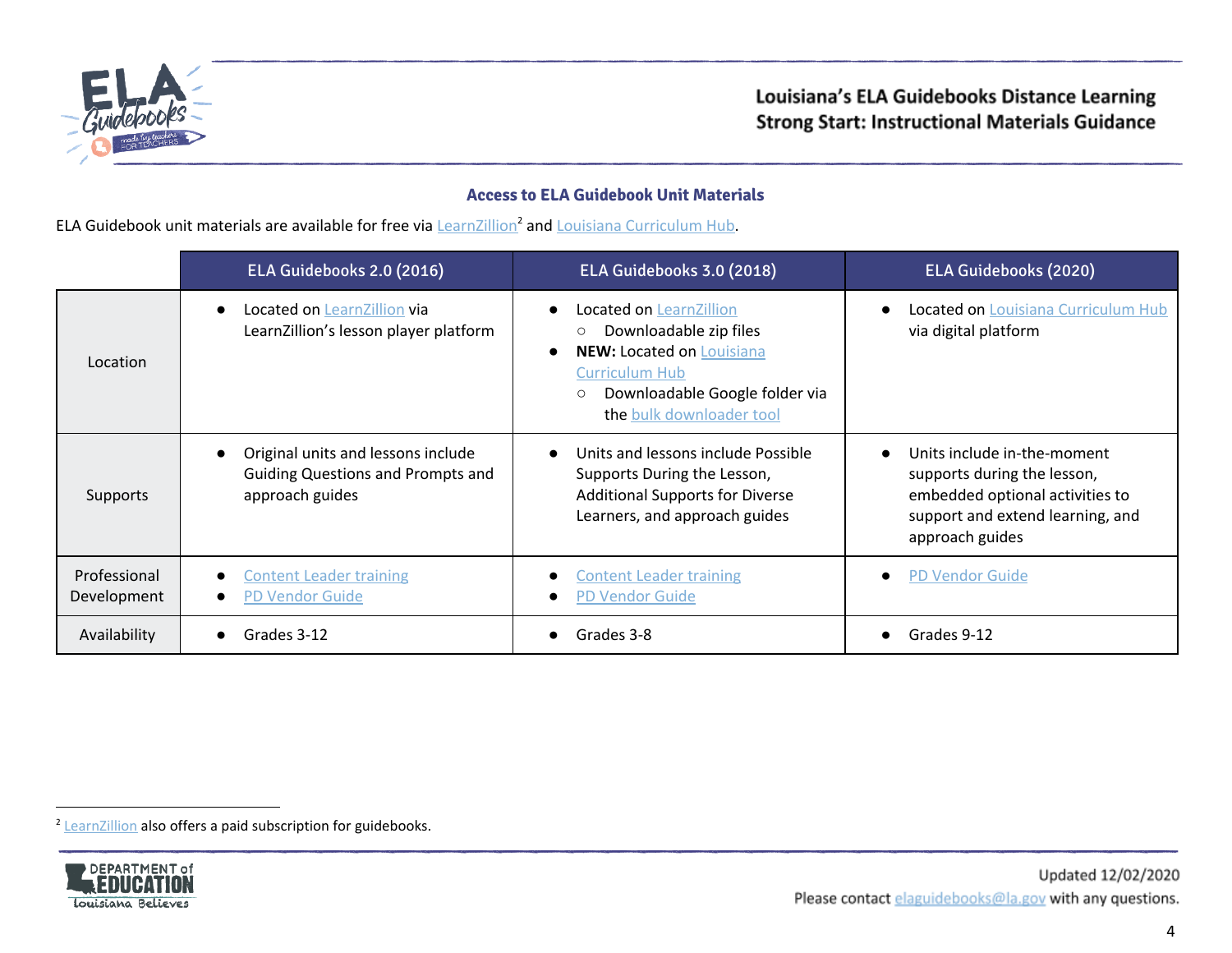

#### <span id="page-4-0"></span>**Bulk Downloader Tool**

The bulk downloader tool, available on *Louisiana [Curriculum](https://louisianacurriculumhub.com/) Hub*, allows users to download full, customizable units of content from the ELA Guidebooks, grades 3-8 to a personal Google Drive. By clicking "Authorize," users give permission to the bulk downloader to download a new copy of ELA Guidebooks unit material into a folder in a personal Google Drive.

Once downloaded, the units are organized into folders and all the files are editable, rather than view only. This allows users to make any needed changes to the ELA Guidebook materials without having to download each individual lesson and document. This also allows users to upload the unit content into Google Classroom more easily to better support distance learning, as users will have an organized unit on a personal Drive from which they can create assignments and quizzes in Google Classroom.

Directions for using the bulk downloader tool are [available.](https://www.louisianabelieves.com/docs/default-source/teacher-toolbox-resources/louisiana-curriculum-hub-bulk-downloader-directions.pdf?sfvrsn=405b981f_2) Most ELA Guidebook distance learning materials will be available using this tool.

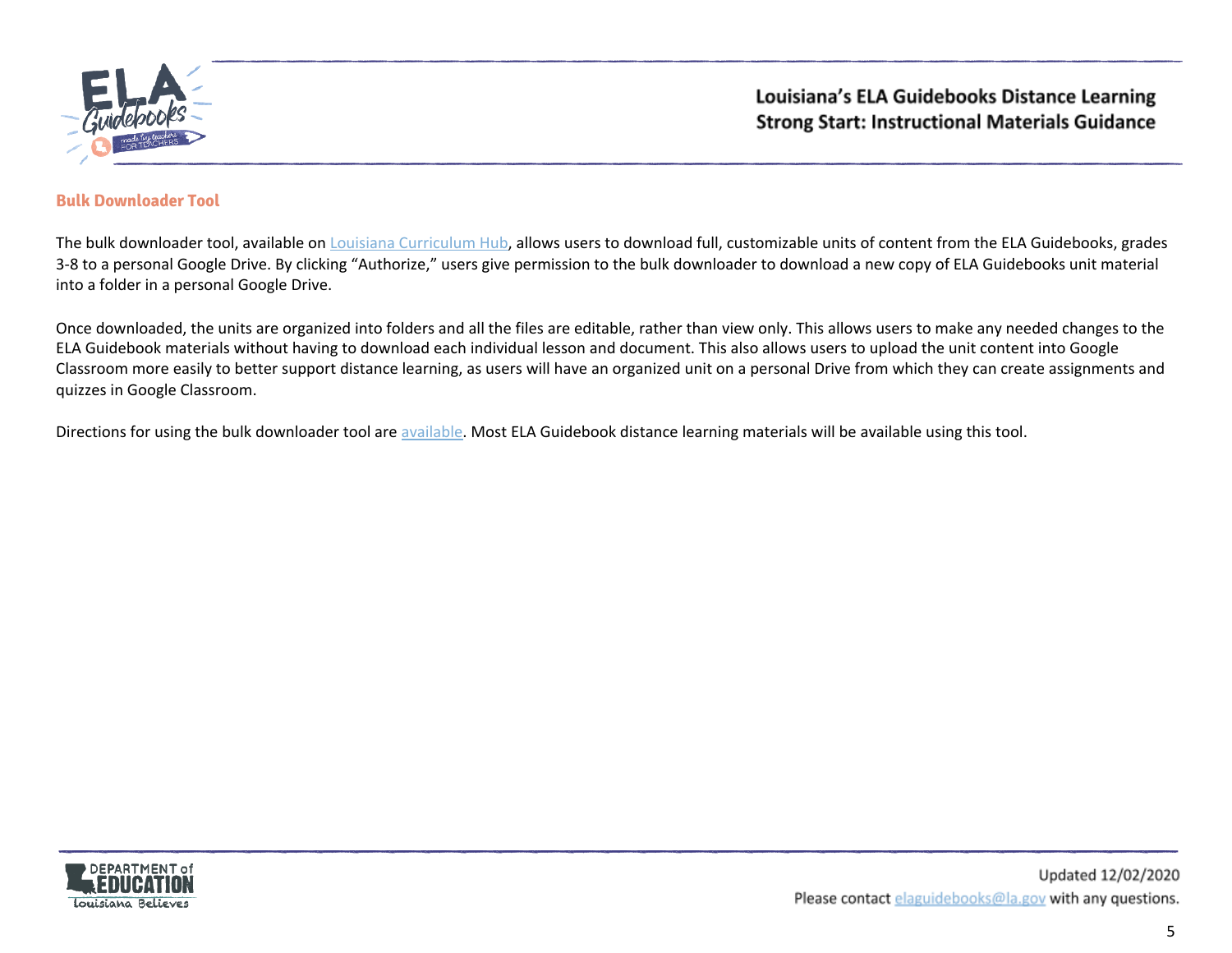

# <span id="page-5-0"></span>**Technology Chart**

All students should have access to a device and the Internet, now more than ever. Student access to technology enables distance learning and a strong start to 2020. To help facilitate ensuring access for all students, the Department has developed [information](https://www.louisianabelieves.com/docs/default-source/covid-19-resources/technology-for-continuous-learning.pdf?sfvrsn=2c269b1f_2) and resources for discounted technology and broadband.

| <b>Technical Specification Components</b>                                                | Requirements                                            |
|------------------------------------------------------------------------------------------|---------------------------------------------------------|
| Device required (e.g., Desktop, Laptop, Tablet)                                          | Desktop, laptop, or tablet                              |
| Operating System (Windows/Mac)                                                           | Windows PC or Mac                                       |
| Software Requirements (e.g., Office, Adobe, GameMaker etc.)                              | Adobe                                                   |
| Internet Connection (e.g., 1Mbps, broadband)                                             | Internet speed will affect download time                |
| Web Browser Supported (Google Chrome, Safari, Internet Explorer)                         | Google Chrome works best, but others are also supported |
| Antivirus Software                                                                       | None                                                    |
| Accessories (Headsets, speakers, CD-RW/DVD Drive, Wireless or Ethernet<br>Network, etc.) | None                                                    |
| Add Others if applicable                                                                 |                                                         |

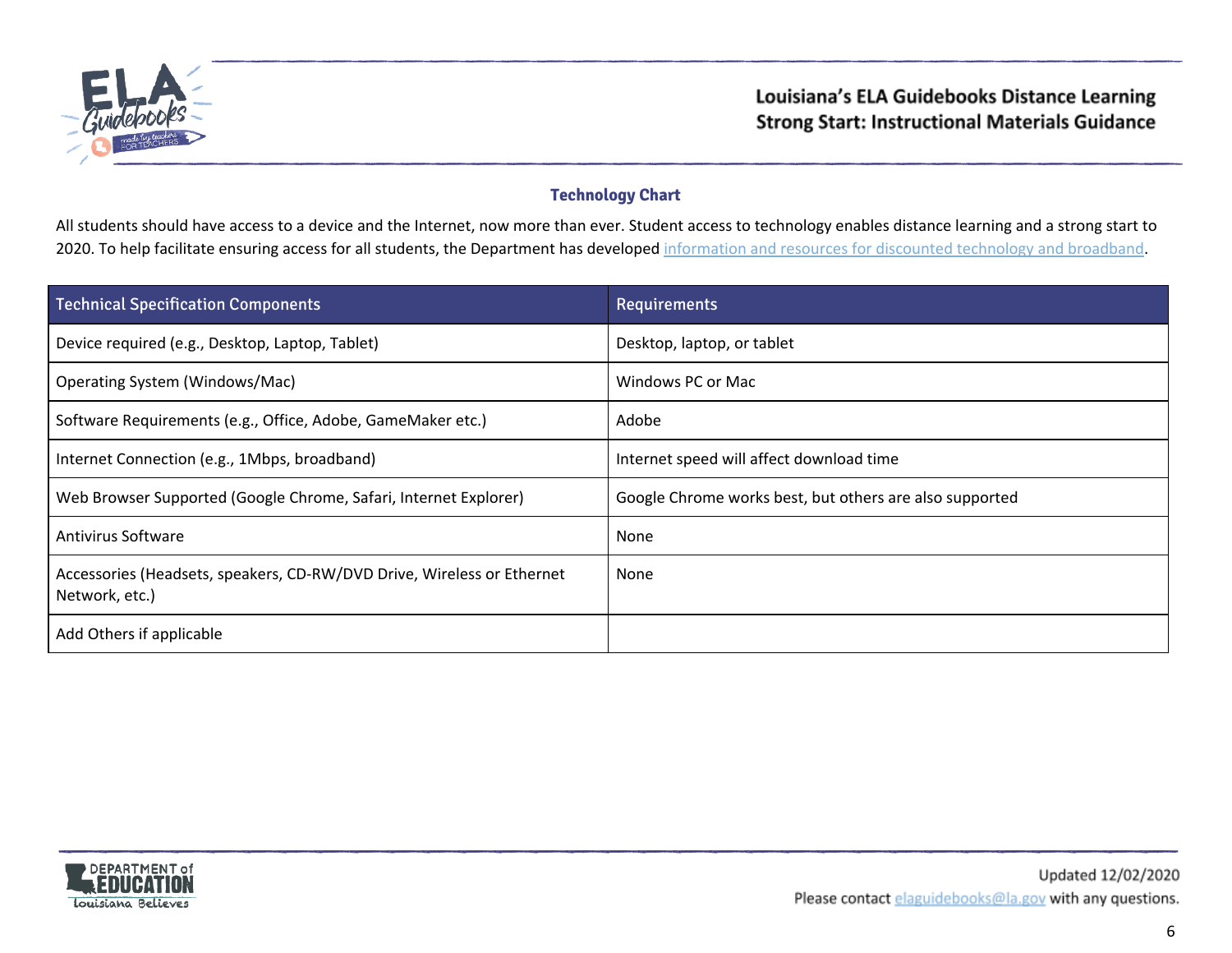

#### <span id="page-6-0"></span>**Guidance for Parents and Guardians to Support at Home Learning**

#### **Parent Overviews**

A [grade-specific](https://www.louisianabelieves.com/academics/ela-guidebooks) parent overview is available for grades 3-12 to provide parents with information about each unit of study and possible ways to support students' needs for learning at home.

**•** These materials are available for download on [Louisiana](https://louisianacurriculumhub.com/) Believes. Grades 3-8 are also available through the bulk [downloader](#page-4-0) tool on Louisiana [Curriculum](https://louisianacurriculumhub.com/) Hub. Each ELA Guidebook unit folder will have a folder entitled "Parent Overview."

Distance Learning Guidebook Companion Feedback Guides might also be shared with parents to support students who require this analog/low-tech option.

#### **NEW: CommonLit Parent Access**

The Department has partnered with [CommonLit](https://www.commonlit.org/) to create [Knowledge](https://www.louisianabelieves.com/academics/ela-guidebooks) Packs for teachers and to provide opportunities for parents to utilize their free, online library to support students in grades 3-12. School leaders and teachers should encourage parents to set up a free account so that they can create online classes, assign lessons, and review their child's progress at home.

To support parents, CommonLit has created a [video](https://www.youtube.com/watch?v=xT-IFNo1UIE) tutorial that includes step-by-step instructions for creating an account and utilizing accessibility features, such as text read aloud and translations, to support the unique needs of each child.

#### **FASTalk from Family Engagement Lab**

The Department has partnered with Family Engagement Lab to provide **FASTalk**, an easy tool that sends families weekly text messages with curriculum-aligned learning activities in grades 3-5 supporting academic development. [FASTalk](https://urldefense.proofpoint.com/v2/url?u=http-3A__www.familyengagementlab.org_&d=DwMFaQ&c=xlPCXuHzMdaH2Flc1sgyicYpGQbQbU9KDEmgNF3_wI0&r=rwaDH7RtXneywOgAG2S_zOVDxooB_50VhtuU91mVjIc&m=_-9tZ7tXNnei2ZqiesADCgFC8I4lb6y5KqxnVBFznx4&s=zkUYkA0_CECABa_B_CtRF9yBCaS8MqsiNocCCbw0wR4&e=) accelerates student literacy gains through practical tips for parents to support ELA [Guidebooks](https://www.louisianabelieves.com/docs/default-source/academics/fastalk-ela-gb-content-sample.pdf?sfvrsn=9bee981f_2). Any caregiver with access to a cell phone can engage. With FASTalk, families receive weekly ELA Guidebooks aligned activities via text in their home language. For more information, please contact [vidya@fastalk.org](mailto:vidya@fastalk.org).

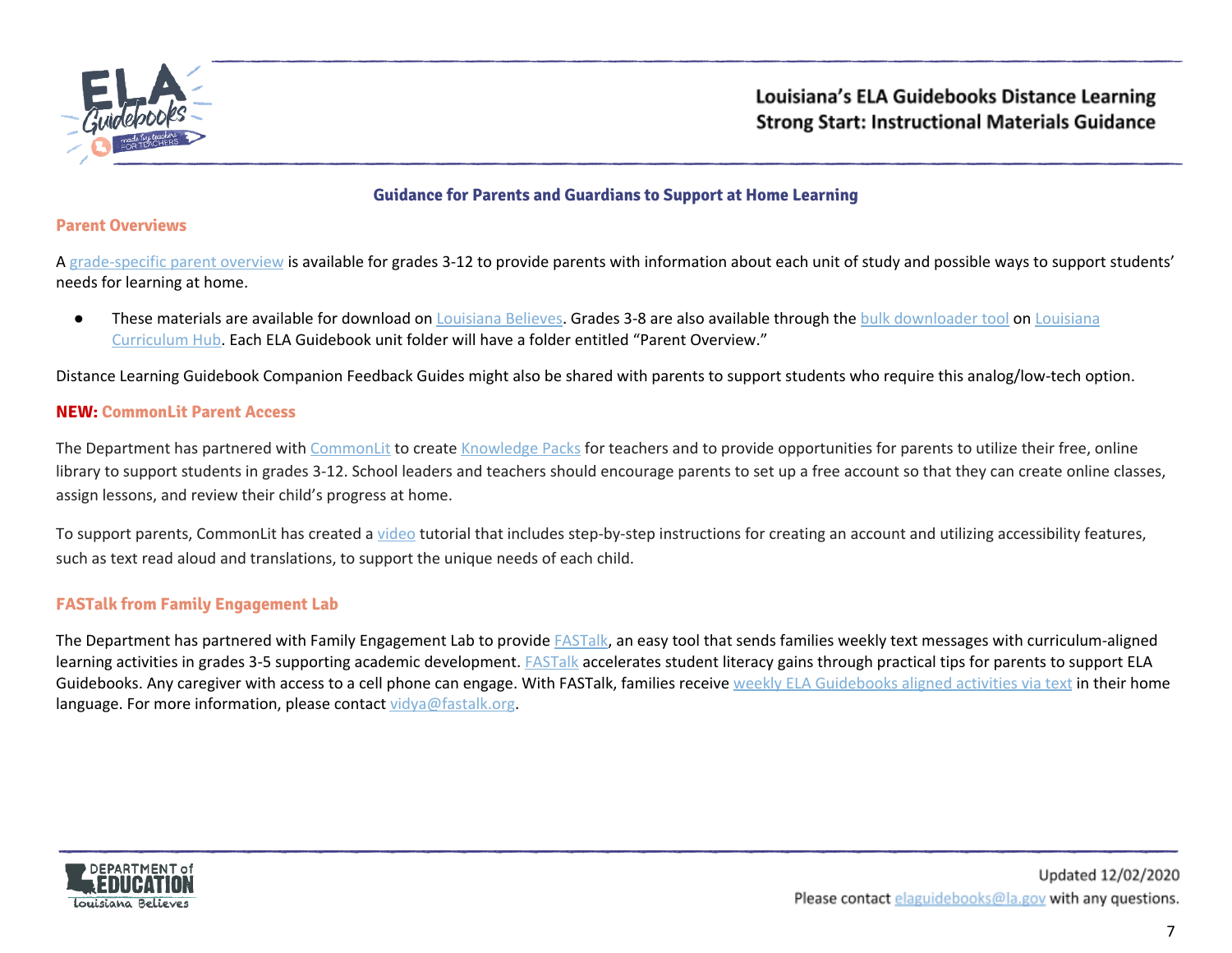

#### <span id="page-7-0"></span>**Guidance for Supporting Diverse Learners During Distance Learning**

In order to ensure students' individual needs are met, school systems need to develop a strong system for regular feedback and communication with parents and students. "Guidance for Learning at Home" is included in each unit's Distance Learning Guidebook Companion Feedback Guide. Teachers should use the Diverse [Learner](https://learnzillion.com/resources/134194/) Guide and the [Supports](https://learnzillion.com/resources/134191/) Flow Chart to diagnose and support students' needs.

Additional guidance for supporting the needs of diverse learners in a distance environment is [available.](https://louisianabelieves.com/resources/covid-19)

## **Accessibility Options to Support Students with Disabilities**

Many ELA Guidebook unit texts are available in accessible formats for eligible students through Bookshare. Students who require additional support to see printed text, physically hold a book, or manipulate pages experience challenges to fully engage in reading. Bookshare is an ebook library that provides Guidebook texts in an accessible format. Bookshare is free for all qualified U.S. students and schools. Learn more at [www.bookshare.org](https://urldefense.proofpoint.com/v2/url?u=http-3A__www.bookshare.org&d=DwMGaQ&c=xlPCXuHzMdaH2Flc1sgyicYpGQbQbU9KDEmgNF3_wI0&r=rwaDH7RtXneywOgAG2S_zOVDxooB_50VhtuU91mVjIc&m=5mUsWHdVH9oxb52OoBDPUWFjmI4CTYig_4nxzmhWamI&s=tM21SWF2oywATZ-OnjcsDXWGsUGluSs6oXBKfuMSKf8&e=), and set up your account using the [Educators](https://urldefense.proofpoint.com/v2/url?u=https-3A__www.bookshare.org_cms_help-2Dcenter_educators-2Dget-2Dstarted-2Dpage-2D1&d=DwMGaQ&c=xlPCXuHzMdaH2Flc1sgyicYpGQbQbU9KDEmgNF3_wI0&r=rwaDH7RtXneywOgAG2S_zOVDxooB_50VhtuU91mVjIc&m=5mUsWHdVH9oxb52OoBDPUWFjmI4CTYig_4nxzmhWamI&s=W8pr4ULPLEL4r1QMXjsOjd4gppBA-9iwuELMPkGWKX0&e=) Get Started Guide. Consider sharing Bookshare's [Learn-at-Home](https://urldefense.proofpoint.com/v2/url?u=https-3A__www.bookshare.org_cms_help-2Dcenter_learning-2Dcenter_school-2Dclosure&d=DwMGaQ&c=xlPCXuHzMdaH2Flc1sgyicYpGQbQbU9KDEmgNF3_wI0&r=rwaDH7RtXneywOgAG2S_zOVDxooB_50VhtuU91mVjIc&m=5mUsWHdVH9oxb52OoBDPUWFjmI4CTYig_4nxzmhWamI&s=OCX5RFMLNGQLTliUcaMlvLUMSZSAwLf8q5u2tfAgZc0&e=) resources page, where parents and educators can sign up to receive Bookshare updates.

Additionally, many ELA Guidebook unit texts are available in braille and enlarged print formats through the [Louisiana](https://www.ssdla-aem.org/resources/ela/) AEM Center, and ELA Guidebook [Knowledge](#page-14-1) Packs also offer [accessibility](https://blog.commonlit.org/commonlits-guide-to-accessibility-for-schools-districts-and-states-29cebdefd820) features if assigned virtually through [CommonLit.](https://www.commonlit.org/)

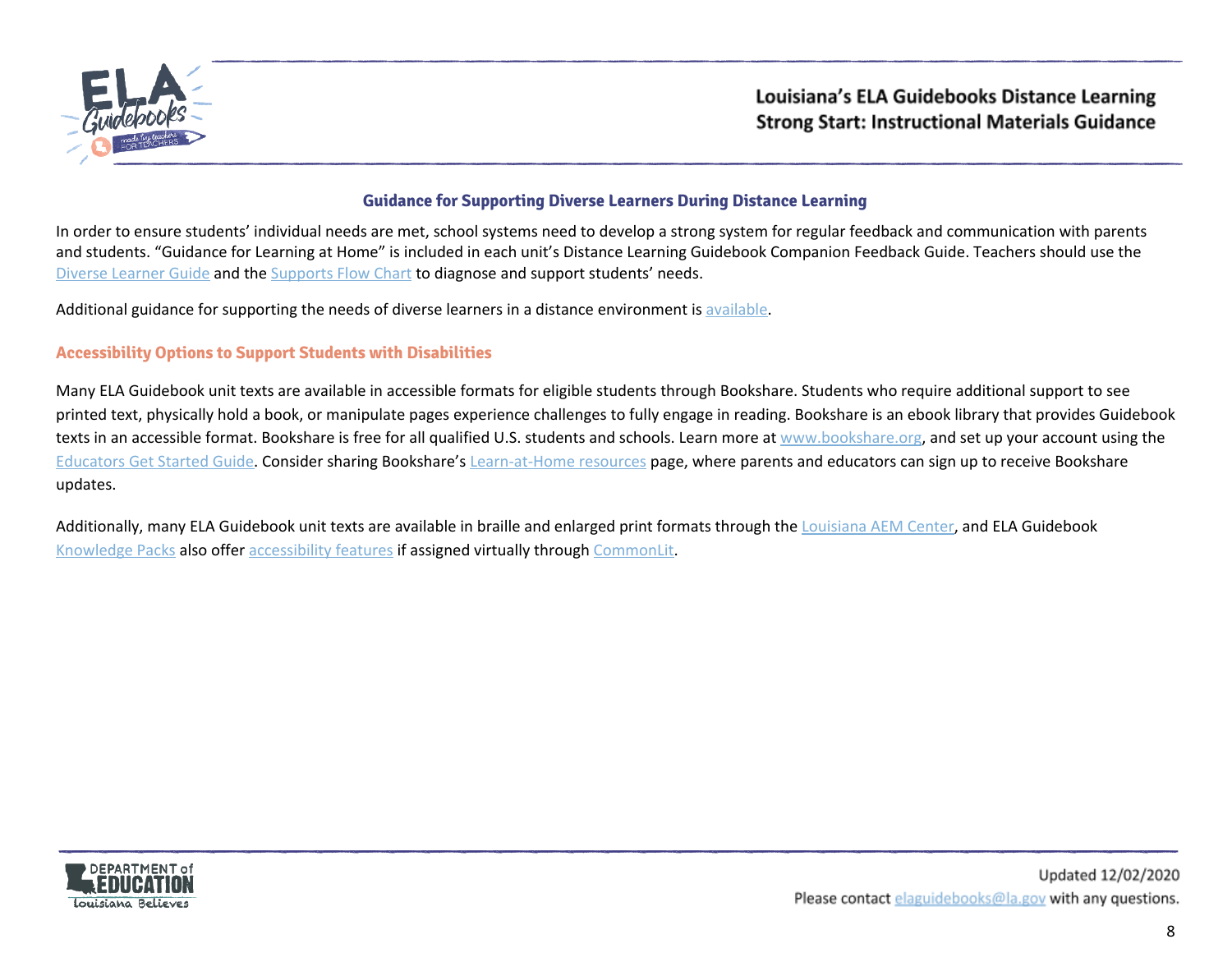

# <span id="page-8-0"></span>**Addressing Unfinished Learning**

#### **Guidance for ELA, Grades 3-12**

To support students in grades 3-12 in reading, understanding, and expressing their understanding of complex, grade-level texts, teachers should focus on supporting students in accessing the features of complex, grade-level texts. The Louisiana Student [Standards](https://www.louisianabelieves.com/docs/default-source/teacher-toolbox-resources/k-12-ela-standards.pdf) for each grade level are cyclical in nature, with text complexity building at each grade level. Therefore, in order to address [unfinished](https://www.louisianabelieves.com/docs/default-source/strong-start-2020/strong-start-2020_-addressing-unfinished-learning-gaps-guidance.pdf) learning gaps, teachers should:

- Teach grade-level content from selected ELA Guidebook units, using complex, grade-level texts.
- Use formative assessments within the ELA Guidebooks to regularly diagnose students' needs.
- Provide targeted supports aligned to the theory of diverse learner [support,](https://learnzillion.com/resources/134194/) understanding that more students will need support and some supports will be provided in a whole group setting.

After students have received all possible curriculum-based support described above, a small subset of students may also require support in the areas of phonological awareness, phonics, and fluency through intensive interventions focused on the foundations of reading. Intensive interventions should be provided in addition to core, high-quality curriculum-based instruction. Please review [Foundations](https://www.louisianabelieves.com/academics/ONLINE-INSTRUCTIONAL-MATERIALS-REVIEWS/curricular-resources-annotated-reviews) of Reading Intensive Intervention Material Reviews to determine if particular materials are appropriate.

#### **Guidance for ELA, Grades 3-5: ELA Guidebook Foundation Supports**

The ELA Guidebook Foundations Supports were created to support students in grades 3-5 who struggle to read fluently.

These resources include both teacher-facing directions and student-facing materials. The teacher-facing directions provide guidance for explicitly teaching foundational phonics skills and practicing grade-level fluency. The student-facing materials include targeted skill activities and fluency practice passages directly related to the grade-level ELA Guidebook unit texts used during whole-class, core instruction.

These resources should not be used for all students, but should be used to support students that have unfinished learning in regard to foundational skills during small-group instruction.

These updated materials are available for download through the bulk [downloader](#page-4-0) tool on Louisiana [Curriculum](https://louisianacurriculumhub.com/) Hub. Each ELA Guidebook unit folder will have a folder entitled "Foundations Supports."

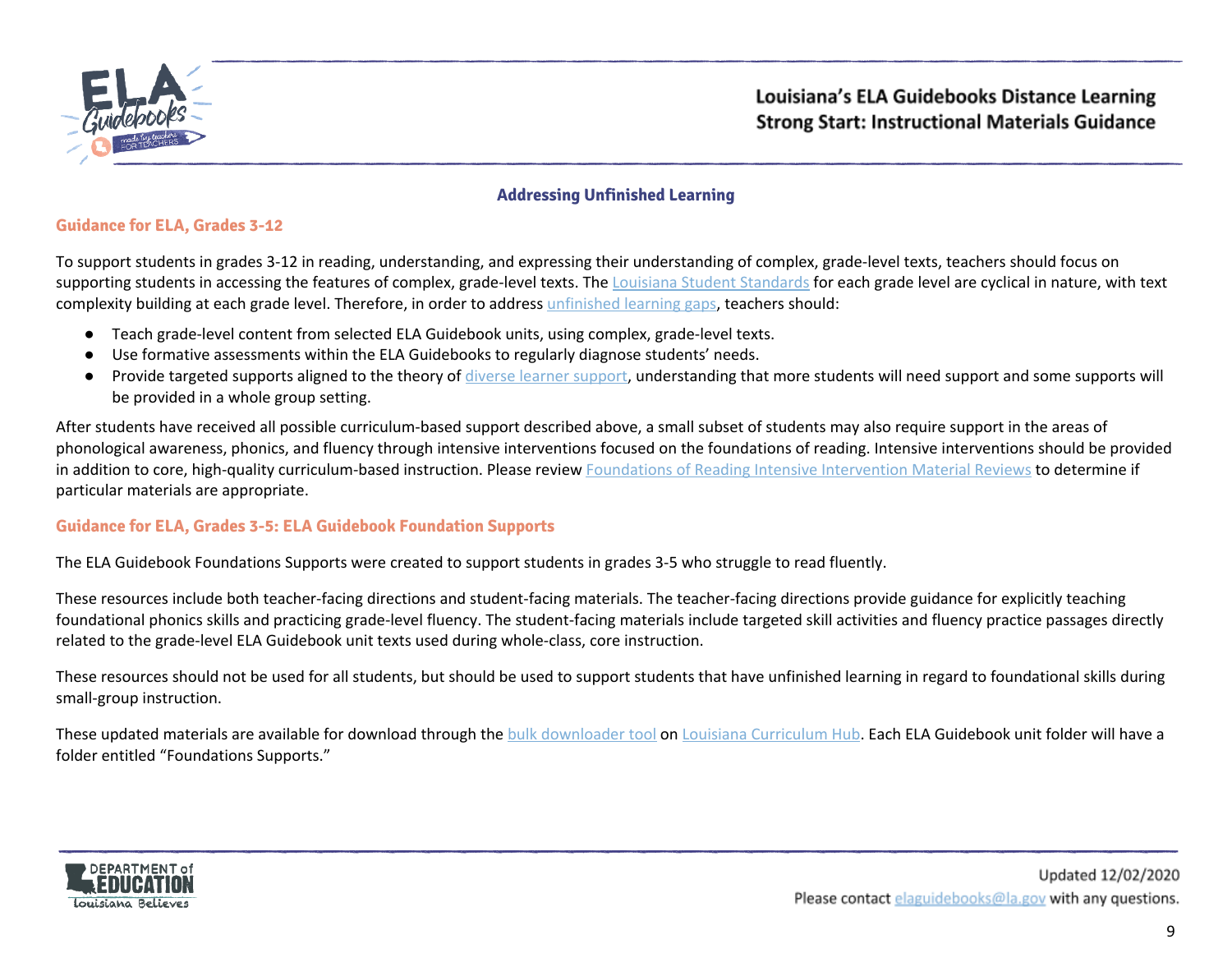

## **Knowledge Support: Social Studies Distance Learning Packets**

To support students in building knowledge and enable continuous learning in the event of school facility closures at the beginning of the 2020-2021 school year, social studies [standards](https://www.louisianabelieves.com/resources/library/k-12-social-studies-resources) aligned distance learning packets will be developed for each course in grades 3-8, US History, and Civics, for unit 1. The packets will not cover the entire content of the unit, but will focus on a key topic, and are designed to take approximately two weeks to complete. Teachers can use the packets as a cornerstone to build materials for additional content coverage. The materials will be designed to be low tech, but can be adapted for schools using an online learning platform.

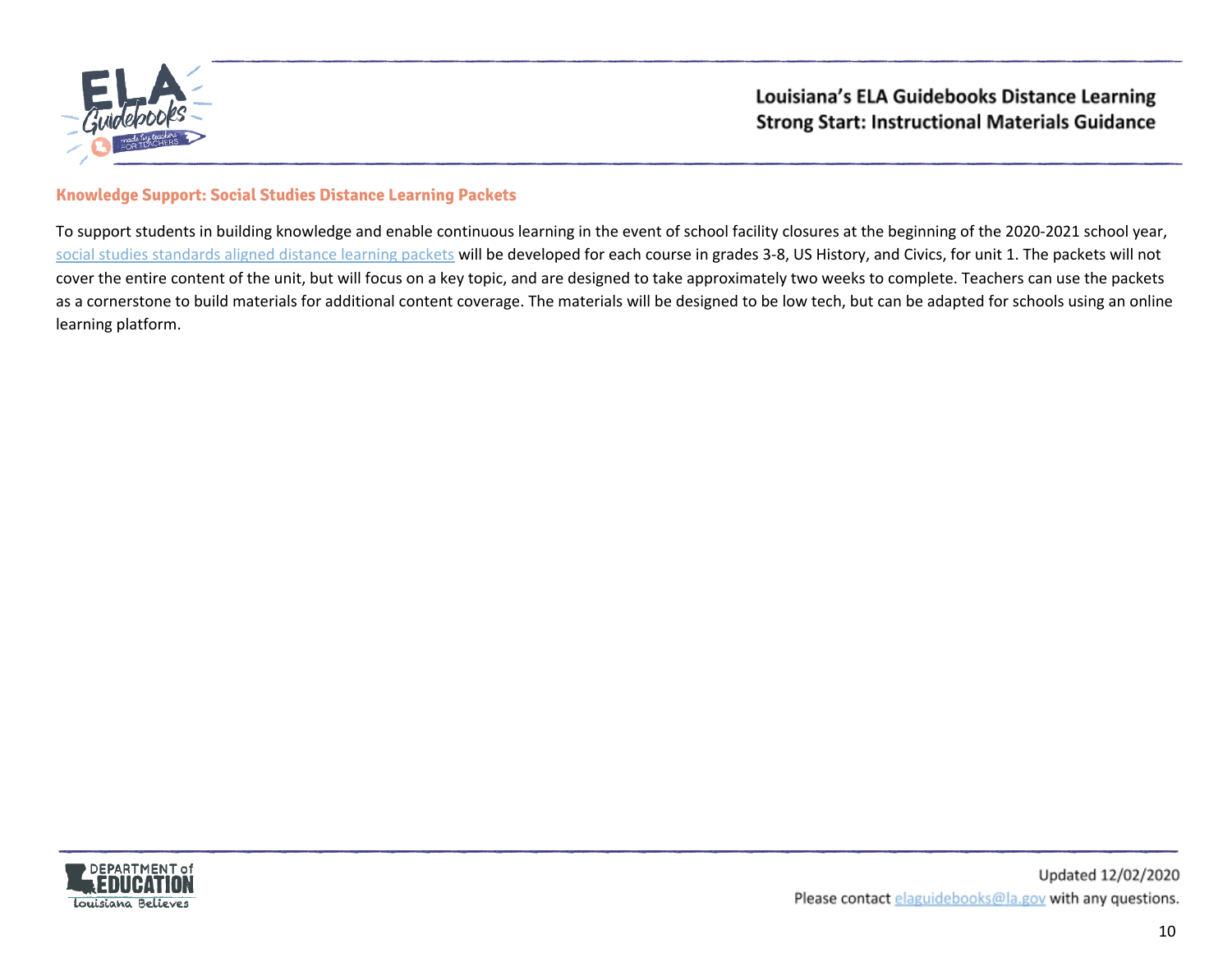

## <span id="page-10-0"></span>**Professional Development Plans**

#### **Teacher Leader Summit 2020**

As part of the 2020 Teacher Leader [Summit:](https://louisianabelieves.com/resources/library/2020-teacher-leader-collaboration-materials) The Virtual Series, the sessions listed below provided information on implementing ELA Guidebooks in a distance learning environment. Access to the recorded sessions is [available.](https://www.youtube.com/playlist?list=PL-AOEEW8RX-qYiS2OnbzdC4UqtHmulsGg)

| <b>Title of Session</b>                                                                     | <b>Session Description</b>                                                                                                                                                                                                                                                                                                                                                        | <b>Target Audience</b>                                           |
|---------------------------------------------------------------------------------------------|-----------------------------------------------------------------------------------------------------------------------------------------------------------------------------------------------------------------------------------------------------------------------------------------------------------------------------------------------------------------------------------|------------------------------------------------------------------|
| L082: ELA Guidebooks - Distance<br>Learning in a Low-Tech<br>Environment, Grades 3-8        | In this session, participants will explore low-tech solutions for distance learning using<br>Louisiana's ELA Guidebooks. We will explore purchasing options and guidance to ensure<br>successful implementation.                                                                                                                                                                  | School Leaders/Principals<br><b>Teachers</b>                     |
| L083: ELA Guidebooks - Distance<br>Learning in a Low-Tech<br>Environment, Grades 9-12       | In this session, participants will explore low-tech solutions for distance learning using<br>Louisiana's ELA Guidebooks. We will explore purchasing options and guidance to ensure<br>successful implementation.                                                                                                                                                                  | School Leaders/Principals<br><b>Teachers</b>                     |
| L084: ELA Guidebooks - Distance<br>Learning in a High-Tech<br>Environment                   | In this session, participants will explore high-tech solutions for distance learning using<br>Louisiana's ELA Guidebooks. We will explore purchasing options and guidance to ensure<br>successful implementation. This session will feature success stories from Monroe City Schools'<br>leaders and teachers who have achieved success implementing high-tech distance learning. | <b>School System Leaders</b><br><b>School Leaders/Principals</b> |
| T093: ELA Guidebooks -<br><b>Transitioning Guidebooks to</b><br>High-Tech Distance Learning | In this session, participants will explore how to transition from traditional ELA Guidebooks<br>implementation to digital implementation to be compatible with distance learning. Participants<br>will also get guidance for how to provide effective feedback and support for diverse learners.                                                                                  | <b>Teachers</b>                                                  |

#### **ELA Guidebooks Professional Development Vendors**

For a complete list of professional development offerings to support distance learning, please see the Strong Start Professional [Development](https://www.louisianabelieves.com/docs/default-source/covid-19-resources/covid19-professional-development-vendor-guidance.pdf?sfvrsn=f85b9b1f_2) Vendor Guidance.

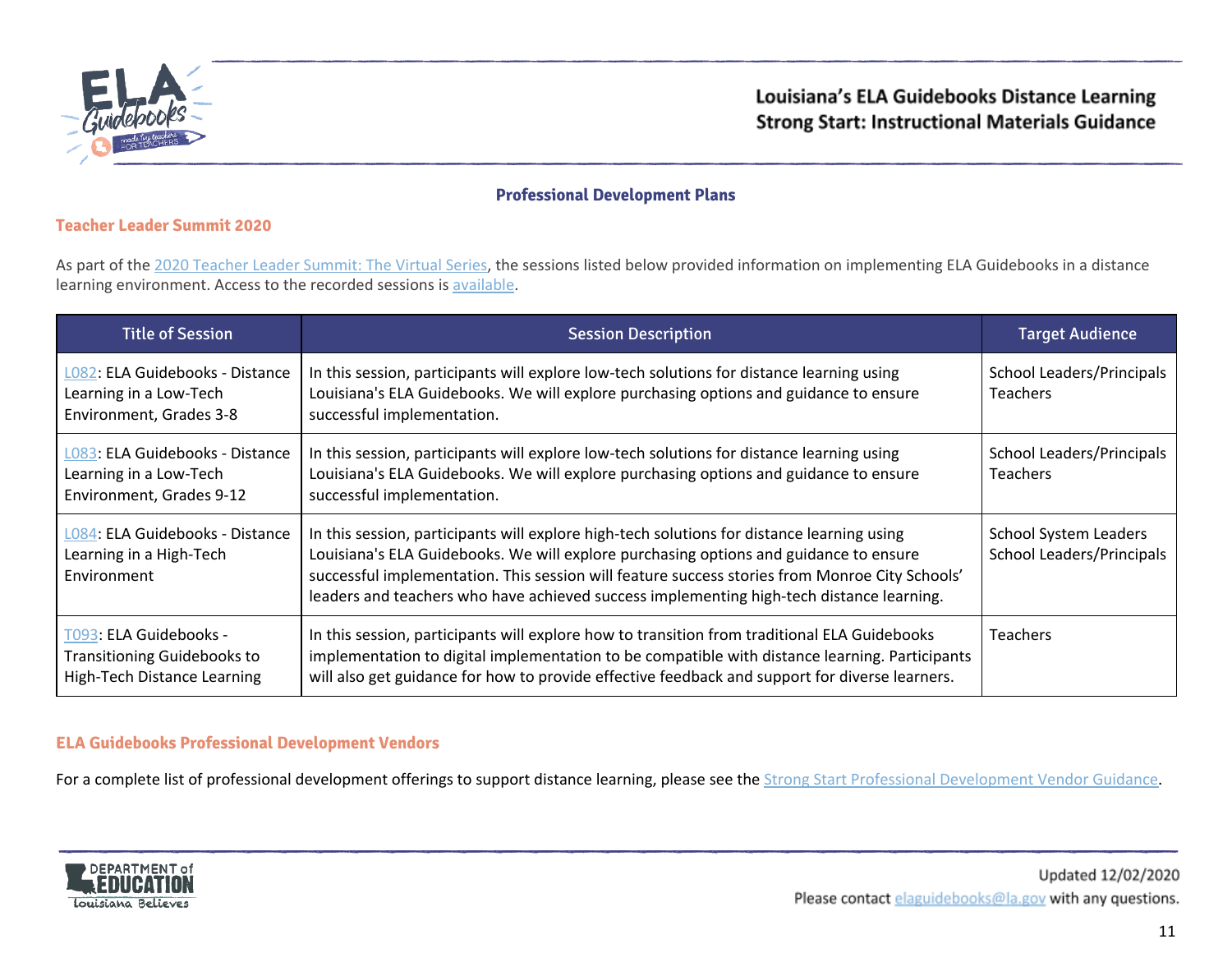

# <span id="page-11-0"></span>**Adapting ELA Guidebooks for Multiple Learning Scenarios**

The 2020-2021 academic year will require school systems to plan for multiple different scenarios for how to engage students in high-quality ELA instruction using the ELA Guidebooks. Guidance for some possible scenarios is provided below. The scenarios below provide guidance for when traditional, in person learning is not an option.

|                            | Scenario 1:<br><b>Virtual Distance Learning</b>                                                                                                                                                                                                                                            |                                                                                                                                                                                                                                                                               | <b>Scenario 2:</b><br><b>Hybrid Learning</b>                                                                                                                                                                                                                                                                 | Scenario 3<br><b>Low-Tech/Analog Learning</b>                                                                                                                                                                                                                                                    |
|----------------------------|--------------------------------------------------------------------------------------------------------------------------------------------------------------------------------------------------------------------------------------------------------------------------------------------|-------------------------------------------------------------------------------------------------------------------------------------------------------------------------------------------------------------------------------------------------------------------------------|--------------------------------------------------------------------------------------------------------------------------------------------------------------------------------------------------------------------------------------------------------------------------------------------------------------|--------------------------------------------------------------------------------------------------------------------------------------------------------------------------------------------------------------------------------------------------------------------------------------------------|
| Description                | All learning takes place virtually<br>and consists of synchronous and<br>asynchronous components.                                                                                                                                                                                          | Some learning takes place<br>virtually and consists of<br>synchronous and asynchronous<br>components, but students still<br>engage in in-person learning<br>when possible.                                                                                                    | All teacher led instruction<br>happens similar to traditional<br>instruction, but students report<br>in planned shifts. When students<br>are not meeting for in person<br>instruction, they engage in<br>independent learning activities.                                                                    | No teacher lead instruction is<br>available in person and/or<br>virtually due to limited access to<br>technology and connectivity.<br>Students learn independently at<br>home and teachers support via<br>telephone conferences.                                                                 |
| <b>Materials</b><br>Needed | Required:<br>Required unit texts and<br>materials<br>Personal device<br>$\bullet$<br>Internet access<br>Online learning platform<br>$\bullet$<br>such as Google<br>Classroom<br>Video conference option<br>Optional:<br>Online engagement tools<br>such as Jamboard,<br>Nearpod, Immersive | Required:<br>Required unit texts and<br>materials<br>Personal device<br>Internet access<br>Online learning platform<br>such as Google<br>Classroom<br>Video conference option<br>Independent supplies<br>such as highlighters,<br>post-its, and pens to<br>avoid the need for | Required:<br>Required unit texts and<br>materials<br>Independent supplies<br>$\bullet$<br>such as highlighters,<br>post-its, and pens to<br>avoid the need for<br>students to share<br>supplies.<br>Classroom setups and<br>$\bullet$<br>procedures that allow<br>students to practice<br>social distancing. | Required:<br>Required unit texts<br><b>Distance Learning</b><br><b>Guidebook Companion</b><br>packet<br>Grades 9-12 require<br>$\circ$<br>a student materials<br>packet as well.<br><b>Feedback Guides</b><br>Telephone<br><b>Printed Knowledge Packs</b><br>and/or Independent<br>Reading texts |

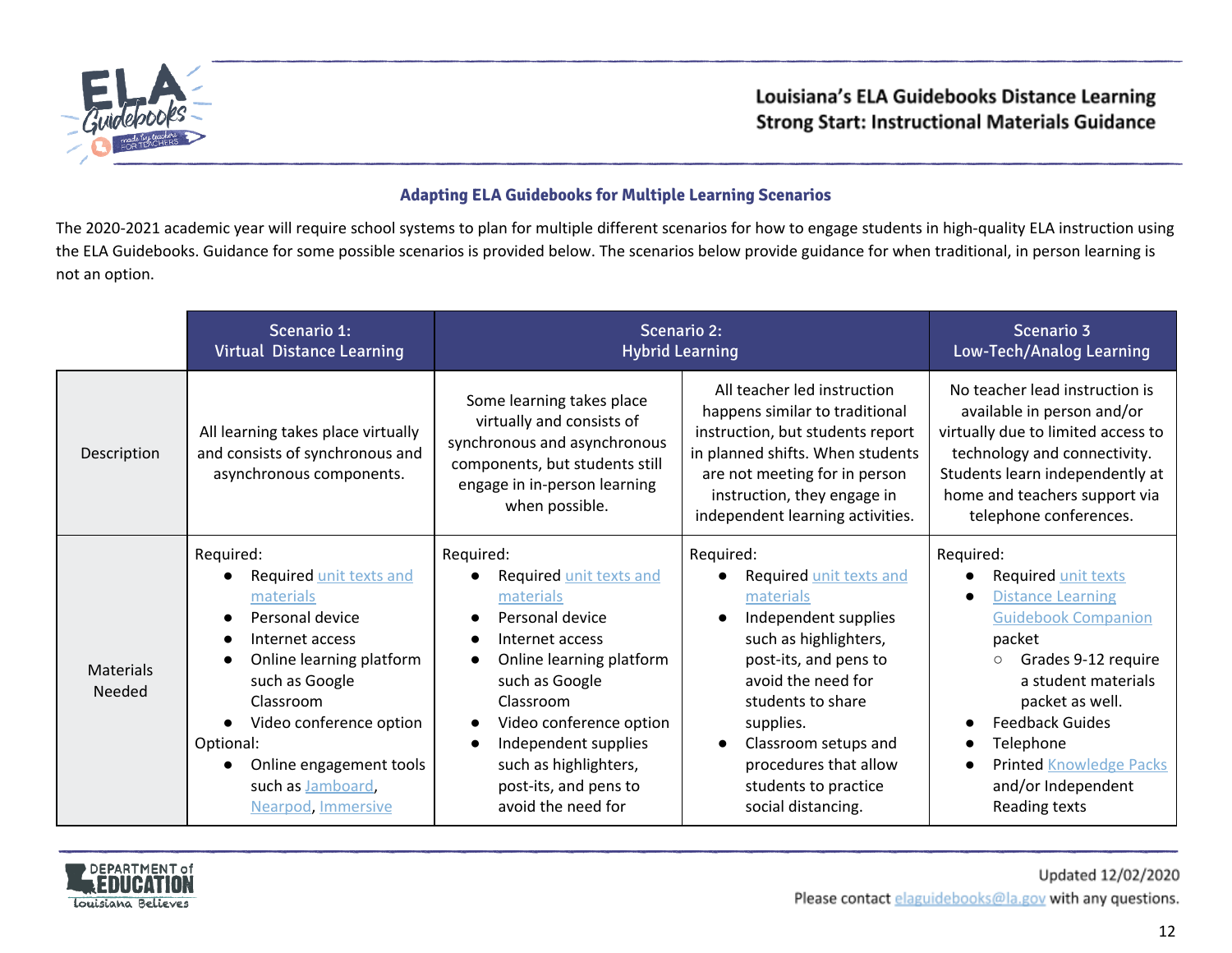

|                                 | Reader, or Kami <sup>3</sup><br>Knowledge Packs and/or<br><b>Independent Reading</b><br>texts                                                                                                                                                                                   | students to share<br>supplies.<br>Classroom setups and<br>procedures that allow<br>students to practice<br>social distancing.<br>Optional:<br>Online engagement tools<br><b>Knowledge Packs and/or</b><br><b>Independent Reading</b><br>texts | Knowledge Packs <sup>4</sup><br>$\bullet$<br>and/or Independent<br>Reading texts<br>Optional:<br>Personal device<br>Internet access<br>Online learning platform<br>such as Google<br>Classroom<br>Video conference option | Optional:<br>Personal device<br>Jump drive loaded with<br><b>Distance Learning</b><br><b>Companion lessons</b>                                                                                         |
|---------------------------------|---------------------------------------------------------------------------------------------------------------------------------------------------------------------------------------------------------------------------------------------------------------------------------|-----------------------------------------------------------------------------------------------------------------------------------------------------------------------------------------------------------------------------------------------|---------------------------------------------------------------------------------------------------------------------------------------------------------------------------------------------------------------------------|--------------------------------------------------------------------------------------------------------------------------------------------------------------------------------------------------------|
| Lesson<br>Planning <sup>5</sup> | <b>Adapting an ELA Guidebook Lesson Plan for Virtual Learning</b><br><b>ELA Guidebooks Virtual/Hybrid Lesson Planning and Pacing</b><br>$\bullet$<br>Guidance                                                                                                                   |                                                                                                                                                                                                                                               | <b>Traditional ELA</b><br><b>Guidebook Lesson</b><br><b>Annotations</b>                                                                                                                                                   | <b>Distance Learning</b><br><b>Guidebook Companion</b><br><b>Feedback Guides</b>                                                                                                                       |
| Pacing<br>Considerations        | Implementing in this environment will likely take more time than traditional classroom instruction.<br>Rather than cutting texts and lessons, school systems should focus on covering fewer units and<br>supplementing with Knowledge Packs and/or Independent Reading options. |                                                                                                                                                                                                                                               |                                                                                                                                                                                                                           | <b>Distance Learning Guidebook</b><br>Companions range in length<br>from 6-10 weeks of lessons.<br>School systems can supplement<br>with Knowledge Packs and/or<br><b>Independent Reading options.</b> |

<sup>&</sup>lt;sup>5</sup> All methods of implementation require teachers to do a traditional unit and lesson study before adapting.



 $3$  This list consists of a few suggestions and is not exhaustive.

<sup>&</sup>lt;sup>4</sup> Knowledge packs must be printed if students do not have access to devices and the internet.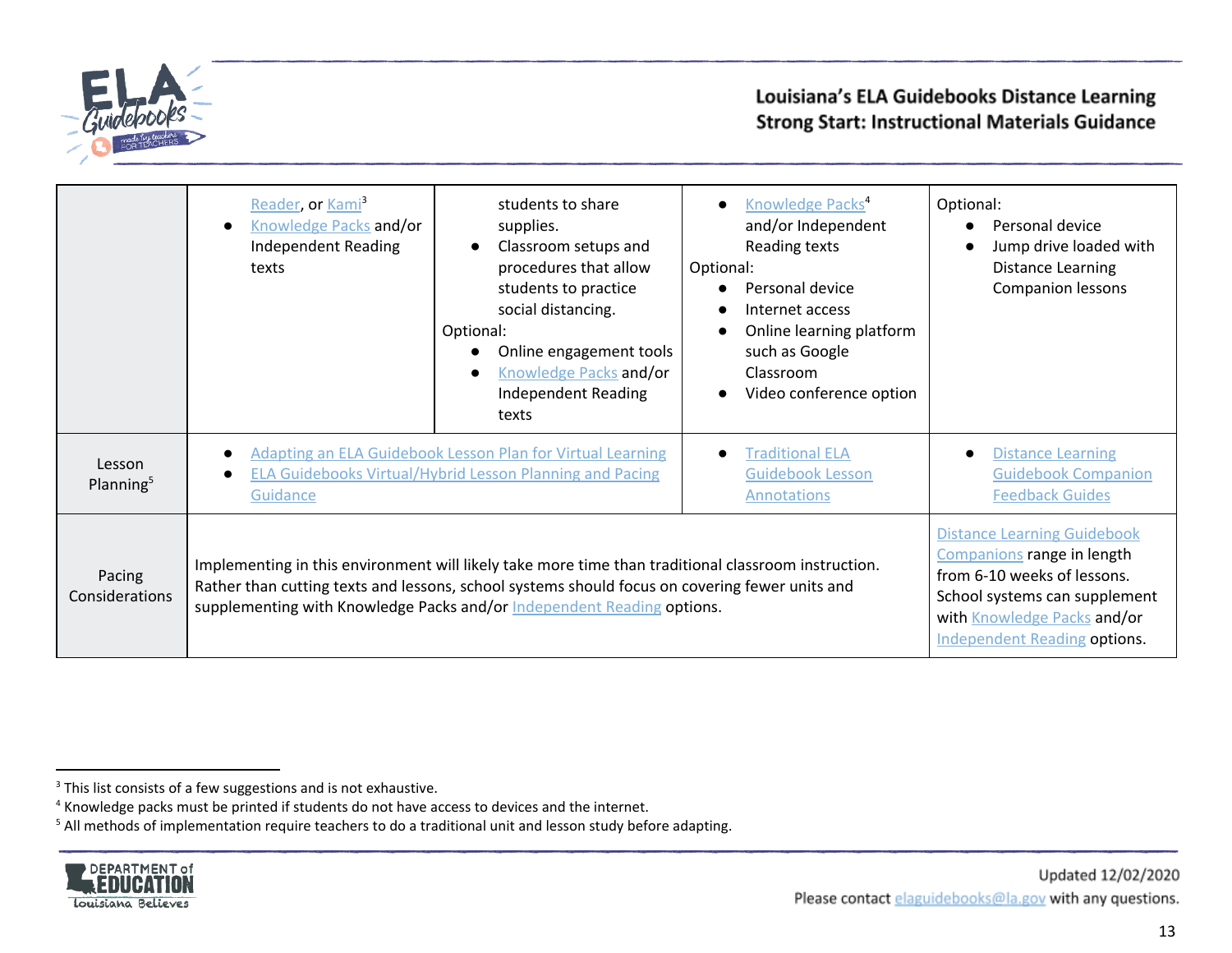

#### **Distributing Texts and Materials**

Unit texts and materials should be distributed to students safely by appointments in person or through scheduled drive ups. Some districts in rural areas might need to develop strategic plans to meet the unique needs of their community. For example, school systems might consider mailing packets through USPS, or distributing routinely using bus routes to support students needing to engage in analog distance learning if school buildings remain closed to students.

#### **ELA Guidebooks Resource Bank**

The Department has created a [form](https://app.smartsheet.com/b/form/b0a9cbe875bb4d218a158e10cedc11ba) to collect ELA Guidebook resources from teachers to share freely across the state. Examples can be uploaded directly into the form. These resources will be compiled, vetted, and shared by grade-level. Please consider sharing examples of:

- Unit/Lesson Slide Decks
- Unit/Lesson Planning Document(s)
- Unit/Lesson Scope and Sequence/Pacing Examples
- Student and/or Parent Facing Resources

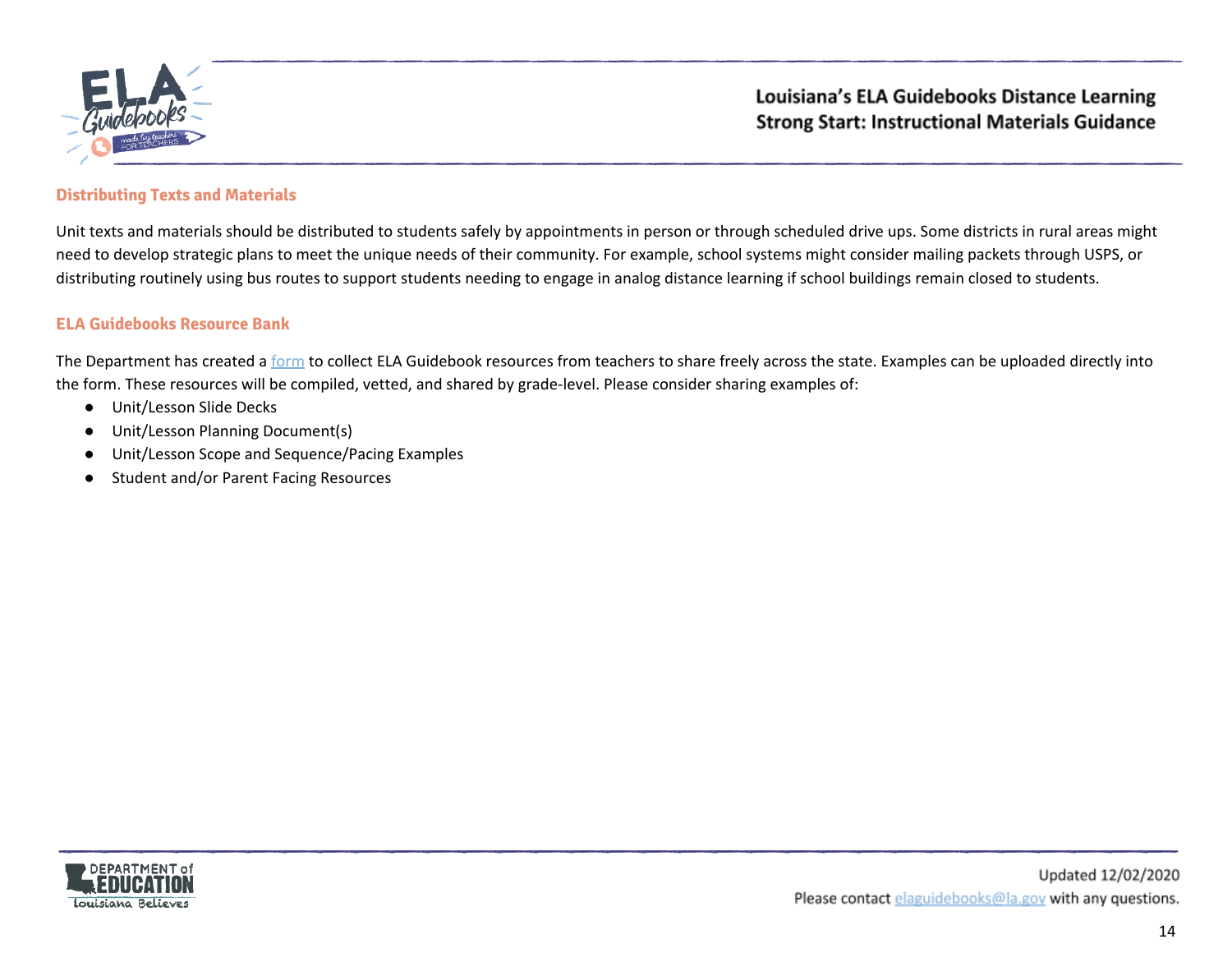

# <span id="page-14-0"></span>**Implementation Options without Text Access**

While school systems should make every effort to implement high-quality instruction during distance learning, we recognize that securing text access for four instructional units may be difficult. Therefore, the Department is releasing resources that will support students in building knowledge and vocabulary.

#### <span id="page-14-1"></span>**Knowledge Packs**

In-person learning, involving traditional ELA Guidebook implementation and virtual distance learning should be prioritized. However, the Department recognizes that if school buildings do not physically open, or if a hybrid model needs to be implemented, the time available for those types of interactions might be limited.

However, it is important to remember that learning and activities assigned to students should be meaningful and should be in service of helping students master the knowledge and skills demanded by the ELA Guidebook unit. Therefore, the Department is partnered with [CommonLit](https://www.commonlit.org/en) to create knowledge packs that will support students in building knowledge and vocabulary<sup>6</sup>.



These resources can be utilized in the following learning scenarios:

- **Traditional In-person Learning**: These resources can be used to make small group instruction more meaningful for students. Teachers can support students in volume of reading and building knowledge while other students engage independently in one or more activities to support making meaning of complex, grade-level texts.
- **Virtual/Hybrid and Analog Distance Learning**: These resources can be used to give students meaningful, independent practice to support core instruction when they are learning asynchronously from home without the support of a teacher.

Knowledge Packs are a teacher-facing document that include options for high- and low-tech options.

- These materials are available for download on [Louisiana](https://www.louisianabelieves.com/academics/ela-guidebooks) Believes. Grades 3-8 are also available through the bulk [downloader](#page-4-0) tool on [Louisiana](https://louisianacurriculumhub.com/) [Curriculum](https://louisianacurriculumhub.com/) Hub. Each ELA Guidebook unit folder will have a folder entitled "Knowledge Packs."
- If students access materials virtually through [CommonLit,](https://www.commonlit.org/en) teachers can utilize [accessibility](https://blog.commonlit.org/commonlits-guide-to-accessibility-for-schools-districts-and-states-29cebdefd820) features to meet the needs of diverse learners, including but not limited to students with disabilities.

<sup>&</sup>lt;sup>6</sup> More information about volume of reading can be found in the [Reading](https://learnzillion.com/resources/134193/) Guide.

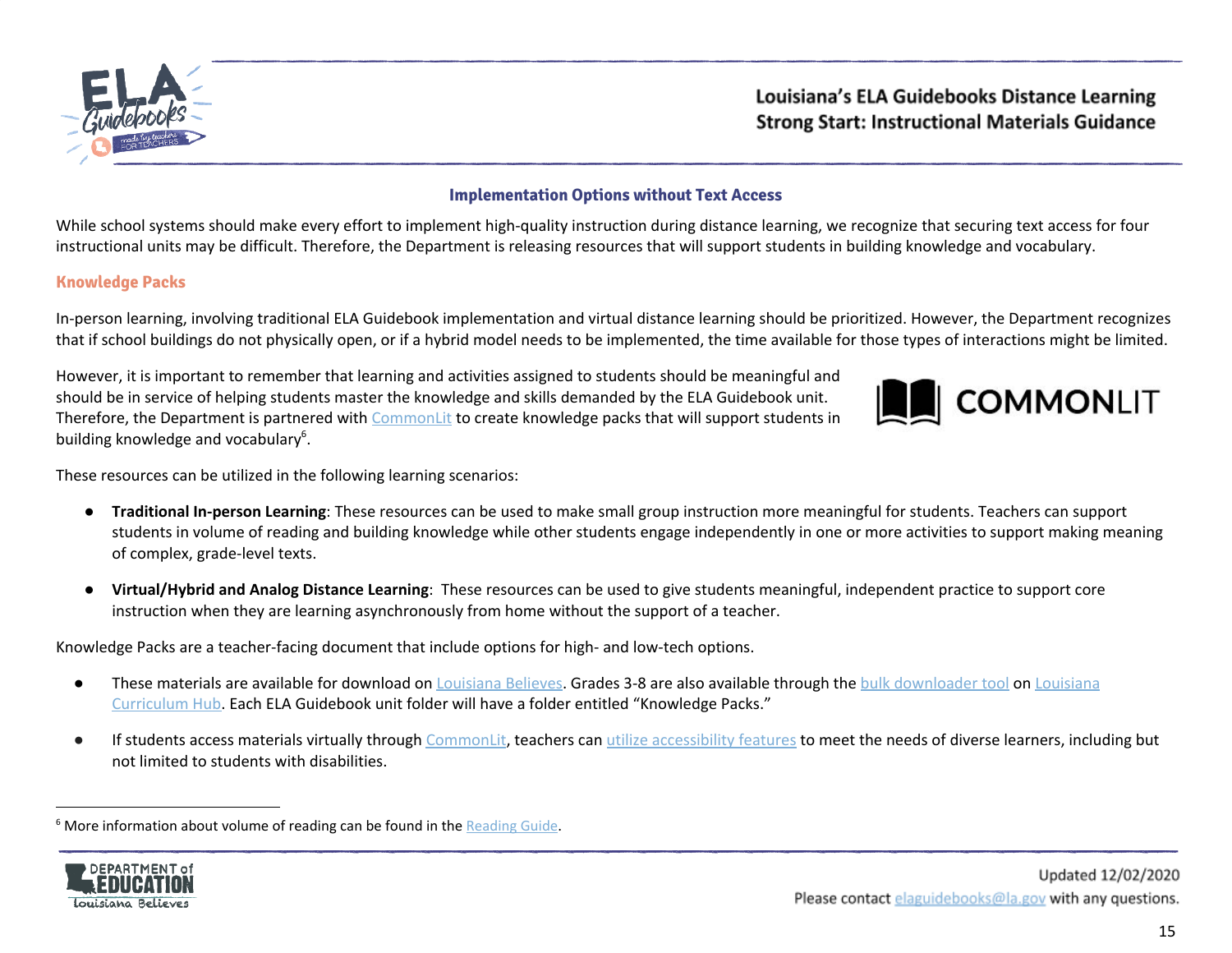

#### **CommonLit Webinar Recording:** A recording of the live webinar is [available.](https://youtu.be/vGU1ST6K9_g)

**Webinar Topic:** Virtual Instruction with CommonLit for Louisiana Knowledge Packs

**Description:** In this hour-long webinar, CommonLit will introduce educators to CommonLit's digital reading program to support the use of Louisiana's Knowledge Packs. Louisiana Educators will learn how to create accounts, navigate CommonLit's curriculum, assign digital lessons, and grade student work. Teachers will also have the opportunity to ask the CommonLit team questions throughout the training.

#### **Independent Reading Protocols**

Independent reading (IR) novels that align to the topic and/or theme of each ELA Guidebook unit in grades 3-8 are [available](https://www.americanreading.com/louisiana-doe/). These titles are optional unit add-ons and are marked with blue reader icons. School systems looking to incorporate unit related IR novels to make hybrid learning more flexible should secure a copy of those texts for each student. If copies of the recommended IR novels cannot be obtained, these protocols will also work with any choice reading texts that students have access to.

Protocols for building knowledge and vocabulary skills that demand accountability are now [available](https://www.louisianabelieves.com/docs/default-source/teacher-toolbox-resources/2020-ela-guidebooks-independent-reading-protocols.pdf?sfvrsn=ed5e981f_2).

- **•** These materials are available for download on [Louisiana](https://louisianacurriculumhub.com/) Believes. Grades 3-8 are also available through the bulk [downloader](#page-4-0) tool on Louisiana [Curriculum](https://louisianacurriculumhub.com/) Hub. Each ELA Guidebook unit folder will have a folder entitled "Independent Reading."
- Digital access is recommended, but these materials are available for printing, if school systems would like to provide teachers and/or parents with a hard copy.

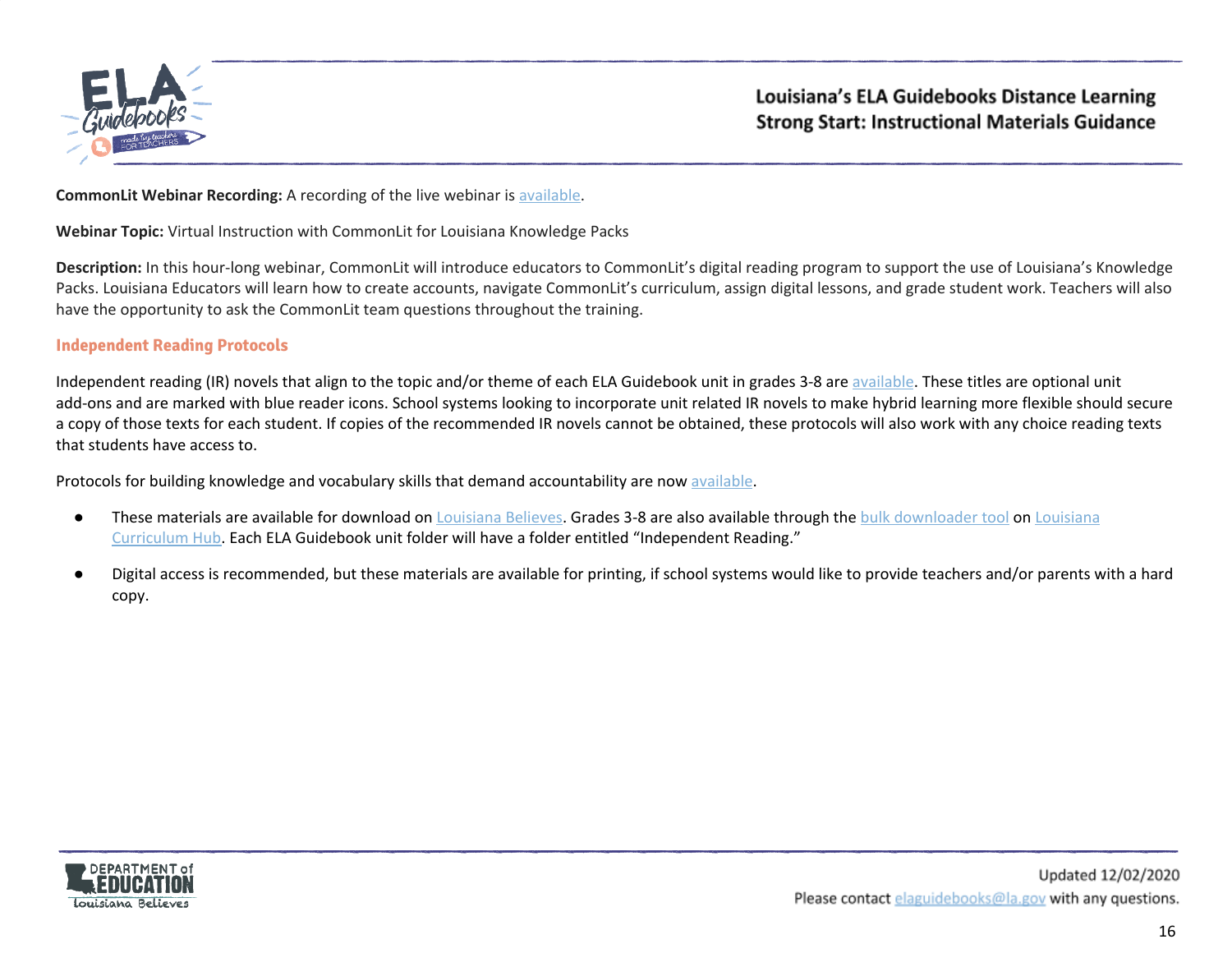

#### <span id="page-16-0"></span>**Distance Learning Guidebook Companions**

While the Department believes that all school systems should attempt to utilize high-tech options in providing distance learning for students at home, we recognize that some of Louisiana's communities have limited technology and connectivity which prevents school systems from reaching all students. The Distance Learning Guidebook Companions were created to close this gap.

These resources are meant to be a print-only or low-tech, student-facing option that requires limited or no technology and connectivity for students to **access. They should not be used in a classroom for in-person learning or hybrid learning scenarios.**

#### **Implementation**

To properly implement the Distance Learning Guidebook Companions, school systems must do the following:

- Ensure every student has access to required texts.
	- Purchasing information and modified unit text lists are [available](#page-1-0).
- Access, download and print each unit.
- Develop a plan for distributing texts and Distance Learning Guidebook Companions to students.
	- Print-Only: Schools provide printed copies for students to complete and return to school the following week.
	- Low-Tech: If students have access to a device, but lack internet access, files can be downloaded on a jump drive for students to complete using a device.
- Develop a plan for collecting student work and providing feedback. Ideally, this would happen on a regular weekly schedule.

#### **Design**

- The companions are divided into weekly student-facing packets for the ELA Guidebook unit.
- $\bullet$  Daily lessons<sup>7</sup> are divided into Read, Understand, and Express Understanding.
- Daily lessons should not take longer than 45 minutes for students to complete.
- Most weekly packets in grades 3-8 include at least one opportunity for independent reading.
- A Feedback Guide will provide guidance on best practices for home learning, support ideas for students with disabilities, and look-fors for each lesson.

<sup>&</sup>lt;sup>7</sup> Specific ELA Guidebooks lessons were selected due to their ability to be modified to accommodate independent, low-tech learning.